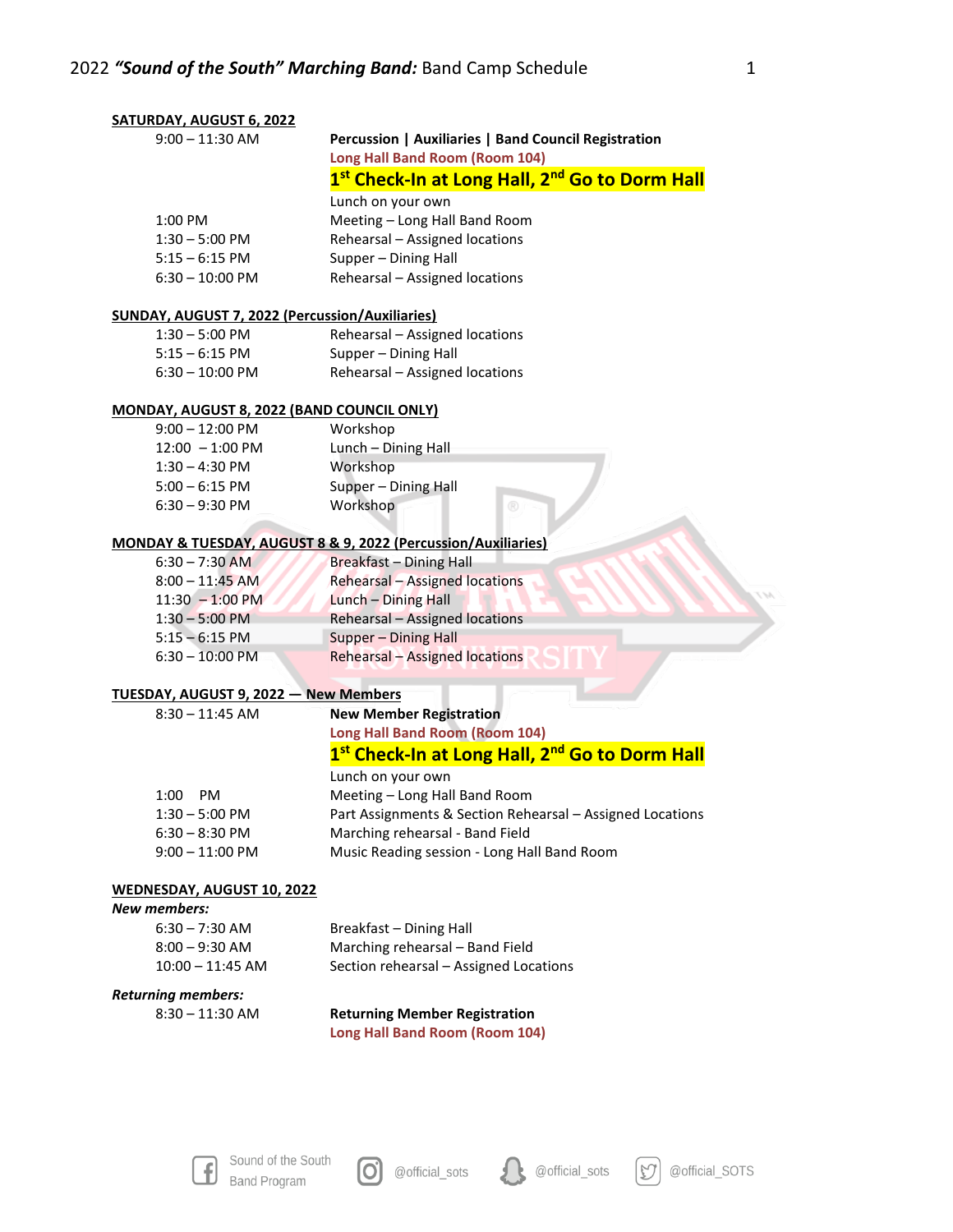# **WEDNESDAY, AUGUST 10, 2022 (Continued)** *All Members:* 11:30 – 1:00 PM Lunch – Dining Hall 1:30 PM Full Band Meeting – Long Hall Band Room 2:30 – 5:00 PM Music rehearsal | Auxiliaries in sectionals **Gravel Lot behind Amphitheater** 5:15 – 6:15 PM Supper – Dining Hall

6:30 – 10:00 PM Marching rehearsal – Band Field

### **THURSDAY-SATURDAY, AUGUST 11-13, 2022**

| $6:30 - 7:30$ AM  | Breakfast - Dining Hall                     |
|-------------------|---------------------------------------------|
| $8:00 - 11:30$ AM | Marching rehearsal - Band Field             |
| $11:30 - 1:00$ PM | Lunch - Dining Hall                         |
| $1:30 - 3:00$ PM  | Section rehearsal - Assigned locations      |
| $3:30 - 5:00$ PM  | Music rehearsal   Auxiliaries in sectionals |
|                   | <b>Gravel Lot behind Amphitheater</b>       |
| $5:15 - 6:15$ PM  | Supper – Dining Hall                        |
| $6:30 - 10:00$ PM | Marching rehearsal - Band Field             |

# **SATURDAY, AUGUST 13, 2022**

*Morning and lunch schedule are the same as previous days.*

| $1:30 - 3:30$ PM  | Odyssey Rehearsal   Music & Folio Rehearsal |
|-------------------|---------------------------------------------|
|                   | <b>Trojan Arena</b>                         |
| $3:45 - 5:00$ PM  | Section Rehearsal - Assigned locations      |
| $5:15 - 6:15$ PM  | Supper - Dining Hall                        |
| $6:30 - 10:00$ PM | Rehearsal - Band Field                      |
|                   |                                             |

#### **SUNDAY, AUGUST 14, 2022**

|  | $11:00 - 1:30$ PM | <b>Brunch in Dining Hall   No AM Rehearsal</b>                 |
|--|-------------------|----------------------------------------------------------------|
|  | $1:30 - 4:30$ PM  | <b>Odyssey Freshman Convocation Performance</b>                |
|  |                   | <b>Trojan Arena</b>                                            |
|  |                   | Uniform: Odyssey shirt, Khaki shorts/pants, belt, tennis shoes |
|  | $3:30 - 5:00$ PM  | Music rehearsal   Auxiliaries in sectionals                    |
|  |                   | <b>Gravel Lot behind Amphitheater</b>                          |
|  | $5:15 - 6:15$ PM  | Supper – Dining Hall                                           |
|  | $6:30 - 10:00$ PM | Marching rehearsal - Band Field                                |
|  |                   |                                                                |

### **MONDAY-TUESDAY, AUGUST 15-16, 2022**

### **Symphony Band Auditions – Crosby Theater**

Monday, August 15, 2022 9:00 AM – Horns 10:15 AM – Double Reeds 12:00 PM – All Clarinets 3:00 PM – Flutes / Piccolo

Tuesday, August 16, 2022 8:30 AM – All Saxophones 11:30 AM – Trumpets 2:30 PM – Trombones 4:00 PM – Tuba/Euphonium